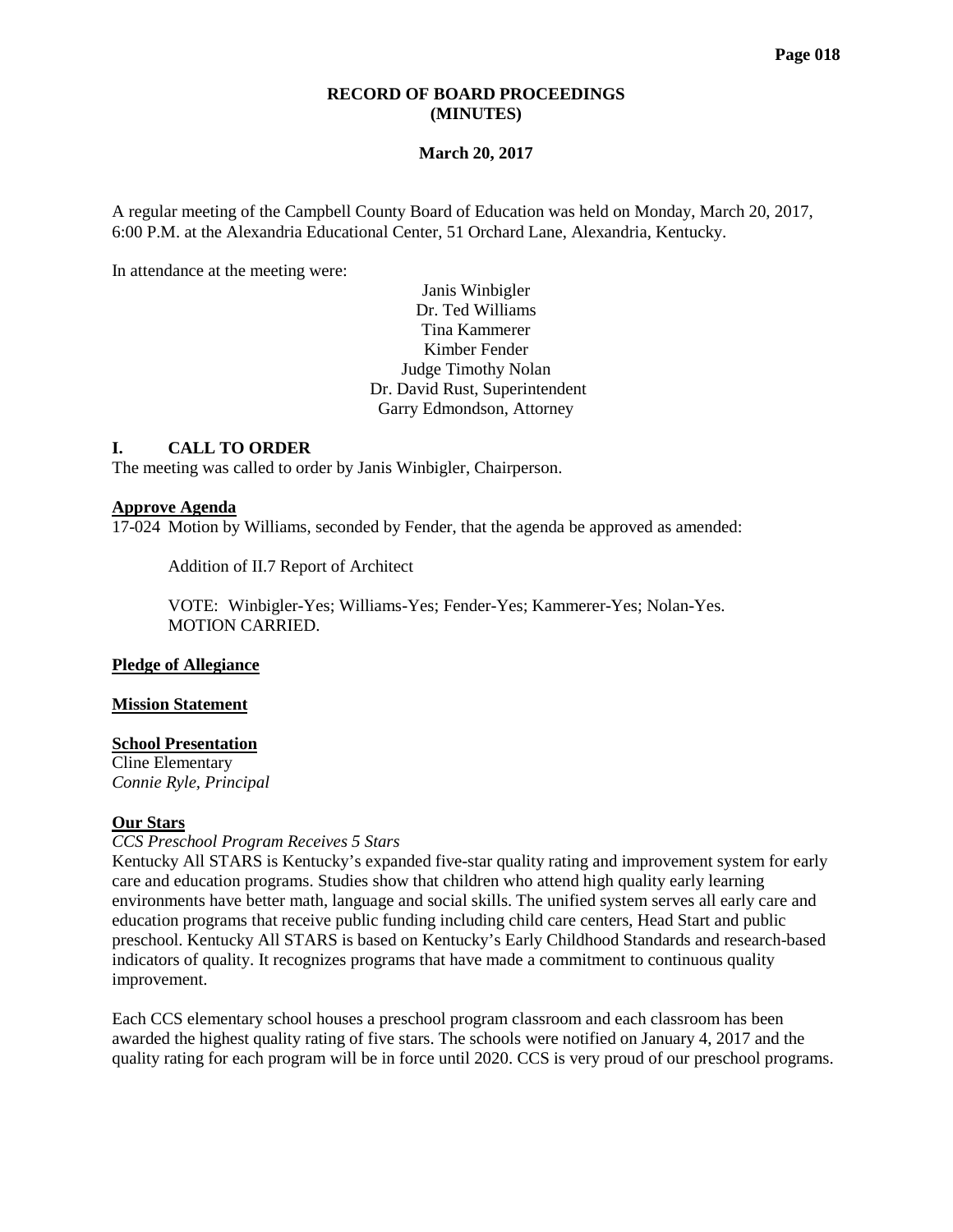| <b>Name</b>                                   | <b>School</b>                    | <b>Position</b>          |  |
|-----------------------------------------------|----------------------------------|--------------------------|--|
| Laurie Peace                                  | Campbell Ridge Elementary        | <b>Preschool Teacher</b> |  |
| <b>Rachel Hughes</b>                          | <b>Campbell Ridge Elementary</b> | Para Educator            |  |
| Jennifer Watson                               | <b>Campbell Ridge Elementary</b> | Para Educator            |  |
|                                               |                                  |                          |  |
| <b>Betsy Hartig</b>                           | Cline Elementary                 | Preschool Teacher        |  |
| Megan Brown                                   | Cline Elementary                 | Para Educator            |  |
| <b>Beth Mills</b>                             | Cline Elementary                 | Para Educator            |  |
|                                               |                                  |                          |  |
| Sarah Lankston                                | <b>Crossroads Elementary</b>     | <b>Preschool Teacher</b> |  |
| Cay Hargett                                   | <b>Crossroads Elementary</b>     | Para Educator            |  |
| Kathy Miller                                  | <b>Crossroads Elementary</b>     | Para Educator            |  |
|                                               |                                  |                          |  |
| Virginia Rabe                                 | Grant's Lick Elementary          | Preschool Teacher        |  |
| Debra Stafford                                | Grant's Lick Elementary          | Para Educator            |  |
| Kari Shafer                                   | Grant's Lick Elementary          | Para Educator            |  |
|                                               |                                  |                          |  |
| Debbie Fowee                                  | <b>Reiley Elementary</b>         | <b>Preschool Teacher</b> |  |
| <b>Reiley Elementary</b><br>Debbie Montgomery |                                  | Para Educator            |  |

## *[Congratulations CCMS Swim and Dive Team](http://www.campbellcountyschools.org/News/54464)*

Congratulations to the CCMS Swim and Dive team for their great performance in the Regional meet. Top finishers are as follows:

## **100 meter Breaststroke**

Anna Morris- 2nd **100 Individual Medley** Paige Hedger- 1st **100 meter Backstroke** Paige Hedger- 1st **100 meter Freestyle** Paige Hedger- 1<sup>st</sup>

### *CCHS Sophomore Takes 3rd Place at KHSAA Dive Championship* Congratulations to Marian Tiemeier who took 3rd place at the KHSAA Dive Championship.

## *[Congratulations CCHS Boys' Bowling Team](http://www.campbellcountyschools.org/News/54477)*

Congratulations to the CCHS Boys Bowling team for winning the Regional Championship. The team competed in the KHSAA State Bowling Tournament on February 10 in Lexington and finished 16<sup>th</sup> place.

## **Boys Bowling Roster**

| Cameron | <b>Bechtol</b> |
|---------|----------------|
| Grant   | <b>Brock</b>   |
| Cody    | <b>Brown</b>   |
| Luke    | Haigis         |
| Austin  | Hitt           |
| Hunter  | Hurrelbrink    |
| Noah    | Miller         |
| Jeffery | Schultz        |
| Logan   | Starrett       |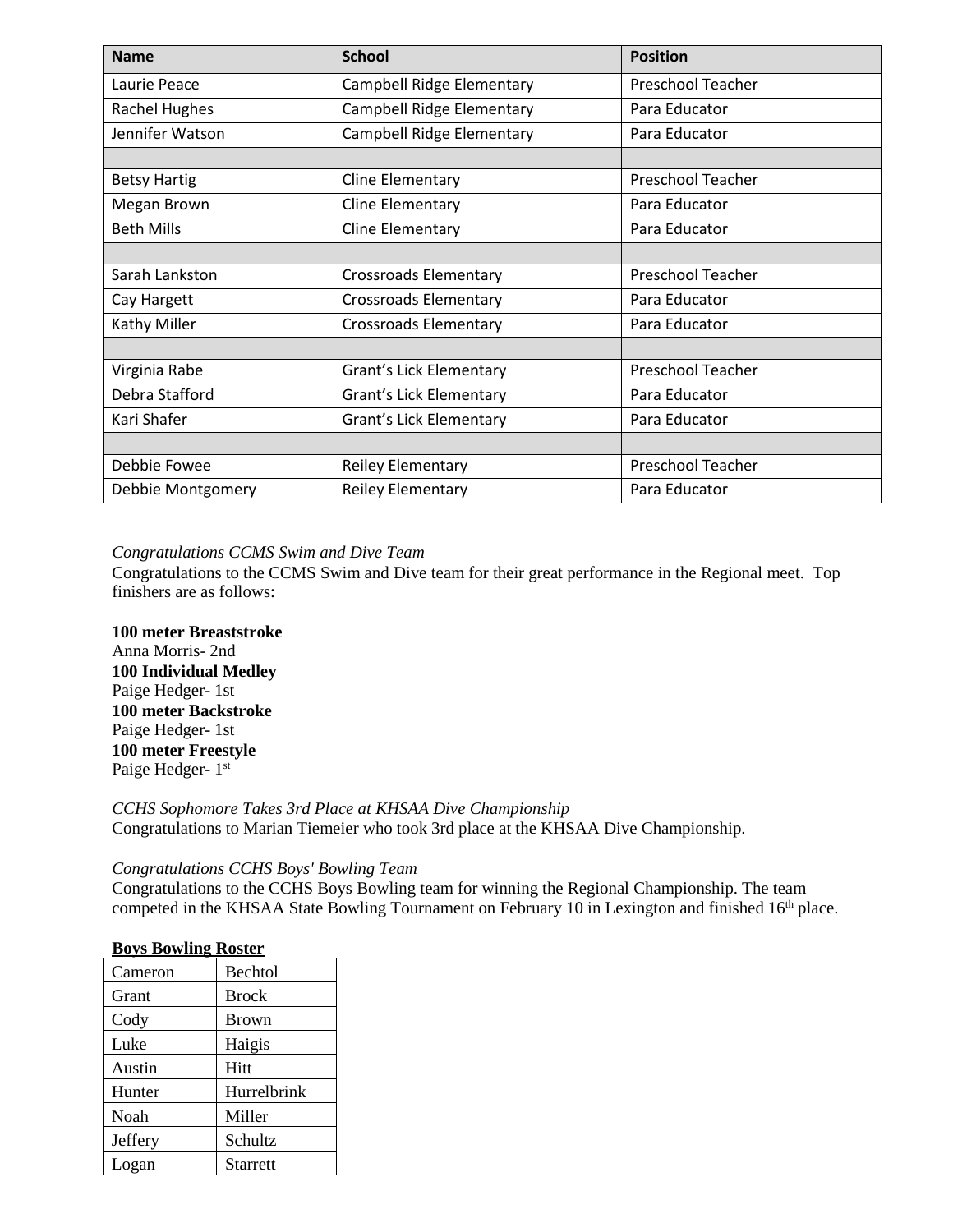## *Congratulations CCHS Wrestling Team*

The team finished  $5<sup>th</sup>$  at the Regional Tournament with the following wrestlers qualifying for state: Brady Wells Tanner Yenter Collin Barret Tim Rolf

*CCHS KHSAA Wrestling State Champion* Congratulations to senior Brady Wells who is the 120lb KHSAA Wrestling State Champion.

### *Cline Elementary Youth Wrestling State Champion*

Congratulations to Cline Elementary student Christopher Ferraro for taking first place in the 70lb weight division at the State wrestling competition.

### *Congratulations CCMS Wrestling Team*

Congratulations to the CCMS Wrestling Team on placing  $2<sup>nd</sup>$  in the District Tournament,  $4<sup>th</sup>$  place in Regionals and 3<sup>rd</sup> at State! Individual top winners were as follows:

Tom Ketchen-Carter 1st in District, 1st in Region, 1st in State Michael Leicht- 1st in District, 1st in Region, 2nd in State Hunter Arthur- 1st in District Mason Orth- 1st in District Christopher Ferraro- 2nd in District Brayden Wells- 2nd in District Jonah Bowers- 1st in District, 2nd in Region Chase Nerenberg- 2nd in District Kyle Richmond- 2nd in District Micah Bowers- 2nd in District Brandon Richmond- 1st in District, 2nd in Region

## *Congratulations National Merit Scholarship Finalists*

Congratulations to CCHS seniors Katie Emmett, Colton Graham, and Braden Ramsey for advancing to Finalist standing in the National Merit Scholarship competition!

### *[Crossroads Elementary Regional Science Fair Winners](http://www.campbellcountyschools.org/News/54510)*

Congratulations to Gracyn Hedger who placed  $1<sup>st</sup>$  at the Regional Science Fair at NKU in the engineering division and placed first overall in the Department of Engineering/Technology for NKU.

### *Cline Elementary Academic Team District Winners*

Congratulations to Cline Elementary's Future Problem Solving Team for placing 1<sup>st</sup> in district competition held at St. Thomas School on February 11th. Members of the team include: Haley Nordwick Caleb Kapsal Miriam Krieg Jodie Meiser This FPS team went on to tie for first place in the Regional Governor's Cup!

District winners from the Written Assessment Team include: Libby Ponting:  $1<sup>st</sup>$  place Language Arts and  $2<sup>nd</sup>$  place in Arts and Humanities Ali Powell: 2<sup>nd</sup> place in Arts and Humanities

Academic Team is coached by Emily Morgan and Patsy Schneider.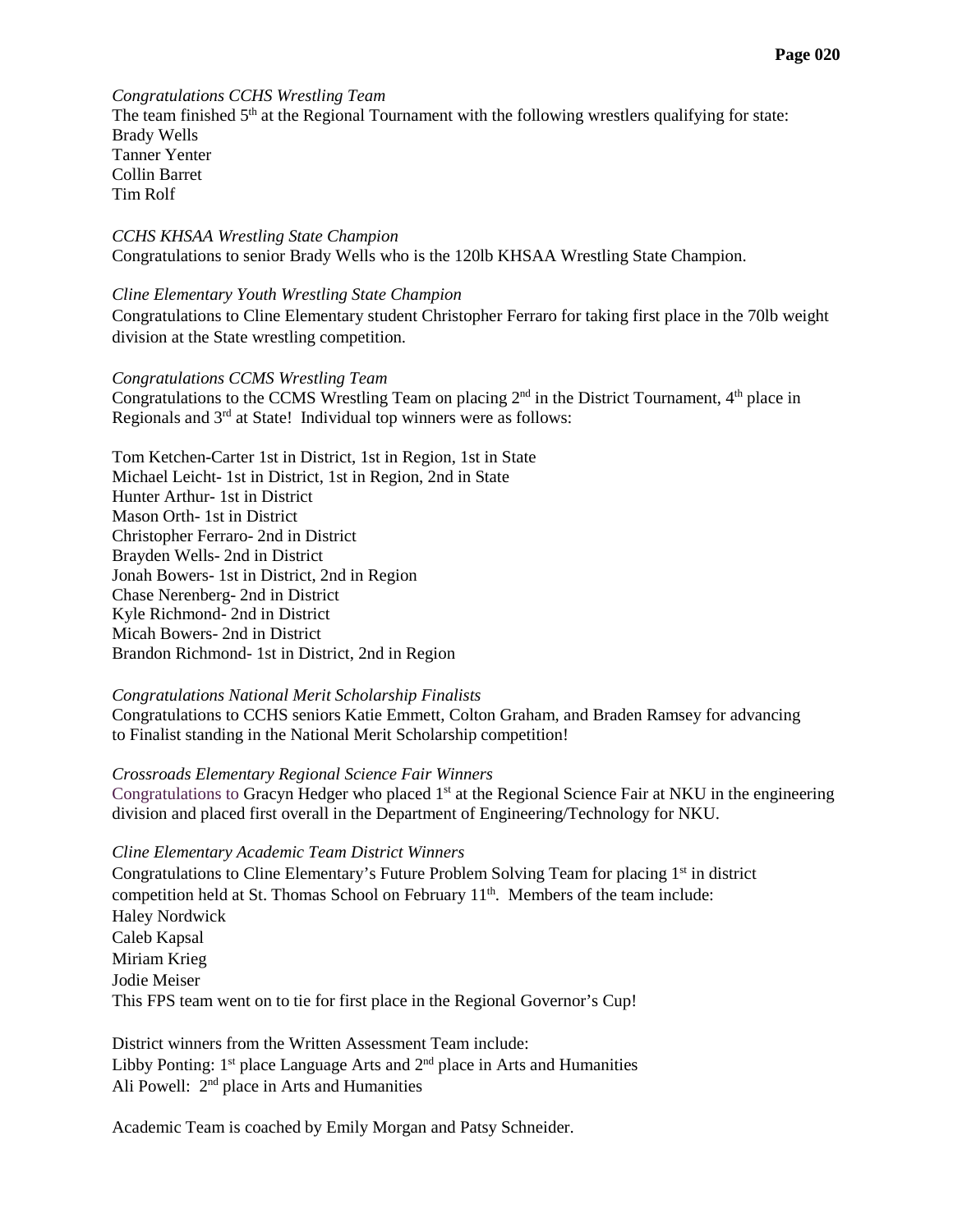# **Page 021**

## *Cline Elementary BETA State Convention*

Congratulations to Cline Elementary's BETA team for placing 2nd (out of 25 teams) in the Tower of Power competition at the State BETA convention held February  $16<sup>th</sup>$  and  $17<sup>th</sup>$  in Lexington.

Students had 20 minutes to use 100 straws and masking tape to build the tallest tower that could hold a tennis ball for 1 minute.

Members of the team include: Owen Allen Joe Amato Carter Wilhoit Luke Brown

BETA Club is sponsored by Patty Allen and Nicole Gilbert.

## **Recess**

As provided in the agenda (as approved), the Board briefly recessed for pictures with the Our Stars.

## **II. COMMUNICATIONS Audience Comments**

# **Superintendent Comments**

## **Board Member Comments**

## **Personnel Actions**

| <b>NAME</b>        | <b>POSITION</b>             | <b>ACTION / REASON</b> | <b>EFFECTIVE</b> | <b>LOCATION</b>   |
|--------------------|-----------------------------|------------------------|------------------|-------------------|
| Adkins, Paul       | 21st Century<br>Coordinator | Resigned               | 3/10/217         | Campbell<br>Ridge |
| Baldwin, Austin    | Paraeducator                | Resigned               | 2/10/2017        | <b>CCHS</b>       |
| Comer, Dorie       | Counselor                   | Retire                 | 6/1/2017         | Grant's Lick      |
| Harmon, Debra      | <b>Technology Assistant</b> | Retire                 | 4/30/2017        | <b>DW</b>         |
| Heaton, Debra      | Lunchroom Monitor           | Hired                  | 2/21/2017        | Crossroads        |
| Herald, Billie     | Custodian                   | Hired                  | 2/21/2017        | <b>CCHS</b>       |
| Hoffman, Elizabeth | Paraeducator                | Resigned               | 2/17/2017        | Campbell<br>Ridge |
| Montgomery, Debra  | Paraeducator                | Retire                 | 6/30/2017        | Reiley            |
| Parks, Angela      | Custodian                   | Resigned               | 3/6/2017         | Cline             |
| Rauch, Donna       | Dispatcher                  | Retire                 | 6/30/2017        | Transportation    |
| Robinson, Hillary  | Paraeducator                | Resigned               | 2/17/2017        | Campbell<br>Ridge |
| Strange, Rebecca   | Paraeducator                | Hired                  | 2/21/2017        | <b>CCHS</b>       |
| Steffen, Kenneth   | Lead Custodian              | Retire                 | 6/1/2017         | Crossroads        |
| Strouse, Amy       | <b>Track Coach</b>          | Hired                  | 3/1/2017         | <b>CCMS</b>       |
| Thompson, Megan    | Paraeducator                | Hired                  | 2/21/2017        | Campbell<br>Ridge |
|                    |                             |                        |                  | Campbell          |
| White, Jared       | Paraeducator                | Hired                  | 2/21/2017        | Ridge             |
| Wulker, Thomas     | Teacher                     | Retire                 | 6/30/2017        | <b>CCMS</b>       |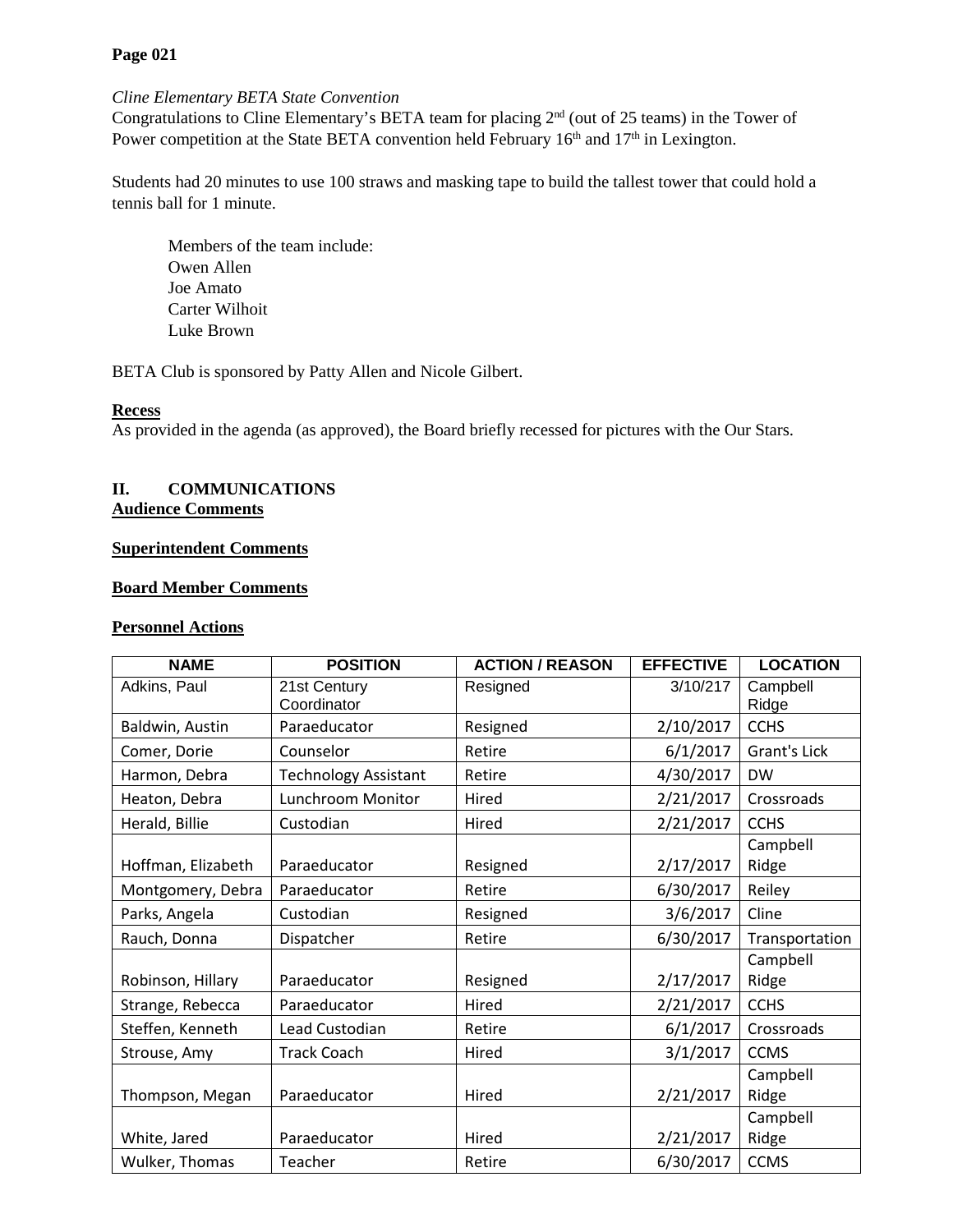## **Substitutes**

| Briones, Lee        | Sub Secretary                 | Hired | 2/16/2017 | <b>ATC</b>     |
|---------------------|-------------------------------|-------|-----------|----------------|
| Cucchiara, Sharon   | Sub Teacher                   | Hired | 2/24/2017 | District Wide  |
| Davis, Melissa      | <b>Substitute Teacher</b>     | Hired | 2/22/2017 | District Wide  |
| Dennis, Emma        | Substitute Teacher            | Hired | 3/8/2017  | District Wide  |
| Hank, Sandra        | <b>Substitute Teacher</b>     | Hired | 2/22/2017 | District Wide  |
| Henegar, Sandra     | Substitute Teacher            | Hired | 3/8/2017  | District Wide  |
| Hoffman, Kenneth    | <b>Substitute Bus Monitor</b> | Hired | 2/27/2017 | Transportation |
| Hurd, Pamela        | Sub Secretary                 | Hired | 2/15/2017 | <b>ATC</b>     |
| Miller, John Andy   | Substitute Bus Driver         | Hired | 2/23/2017 | Transportation |
| Northcutt, Jonathan | Substitute Teacher            | Hired | 2/21/2017 | District Wide  |
|                     | Substitute                    |       |           |                |
| Pohlman, Amanda     | Paraeducator                  | Hired | 2/23/2017 | District Wide  |
| White, Lauren       | Substitute Teacher            | Hired | 2/22/2017 | District Wide  |

## **Written Communications and Reports**

SBDM Minutes FRYSC Reports Homeless Services Report Pupil Personnel Report Public Relations Report School Related Field Trip Notifications Field Trip Report - Athletics Field Trip Report - Transportation Tentative SBDM ADA Allocations for 2017-18

## **Architect's Report**

Hayes & Associates *Ehmet Hayes*

### **III. ACTION AGENDA**

### **Setting of Students' Last Day and Graduation Date, Time and Place for CCHS Class of 2017**

17-025 Motion made by Fender, seconded by Kammerer, that the students' last day be set for Monday, May 22<sup>nd</sup> and graduation for the class of 2017 for Monday, May 22<sup>nd</sup> at BB&T Arena at 7:00 p.m. per the recommendation of the Superintendent.

VOTE: Winbigler-Yes; Williams-Yes; Fender-Yes; Kammerer-Yes; Nolan-Yes. MOTION CARRIED.

### **2016 Facilities Plan Approval**

17-026 Motion made by Fender, seconded by Williams, that the 2016 District Facility Plan be approved as submitted by the Local Planning Committee per the recommendation of the Superintendent.

VOTE: Winbigler-Yes; Williams-Yes; Fender-Yes; Kammerer-Yes; Nolan- No. MOTION CARRIED.

## **Managed Lit Fiber Contract Renewal**

17-027 Motion made by Williams, seconded by Kammerer, that the Managed Lit Fiber, Option B bid, be approved which includes our internal data connectivity, transmission, maintenance and monitoring at the cost of \$8,354.48 per month per the recommendation of the Superintendent.

VOTE: Winbigler-Yes; Williams-Yes; Fender-Yes; Kammerer-Yes; Nolan- Yes. MOTION CARRIED.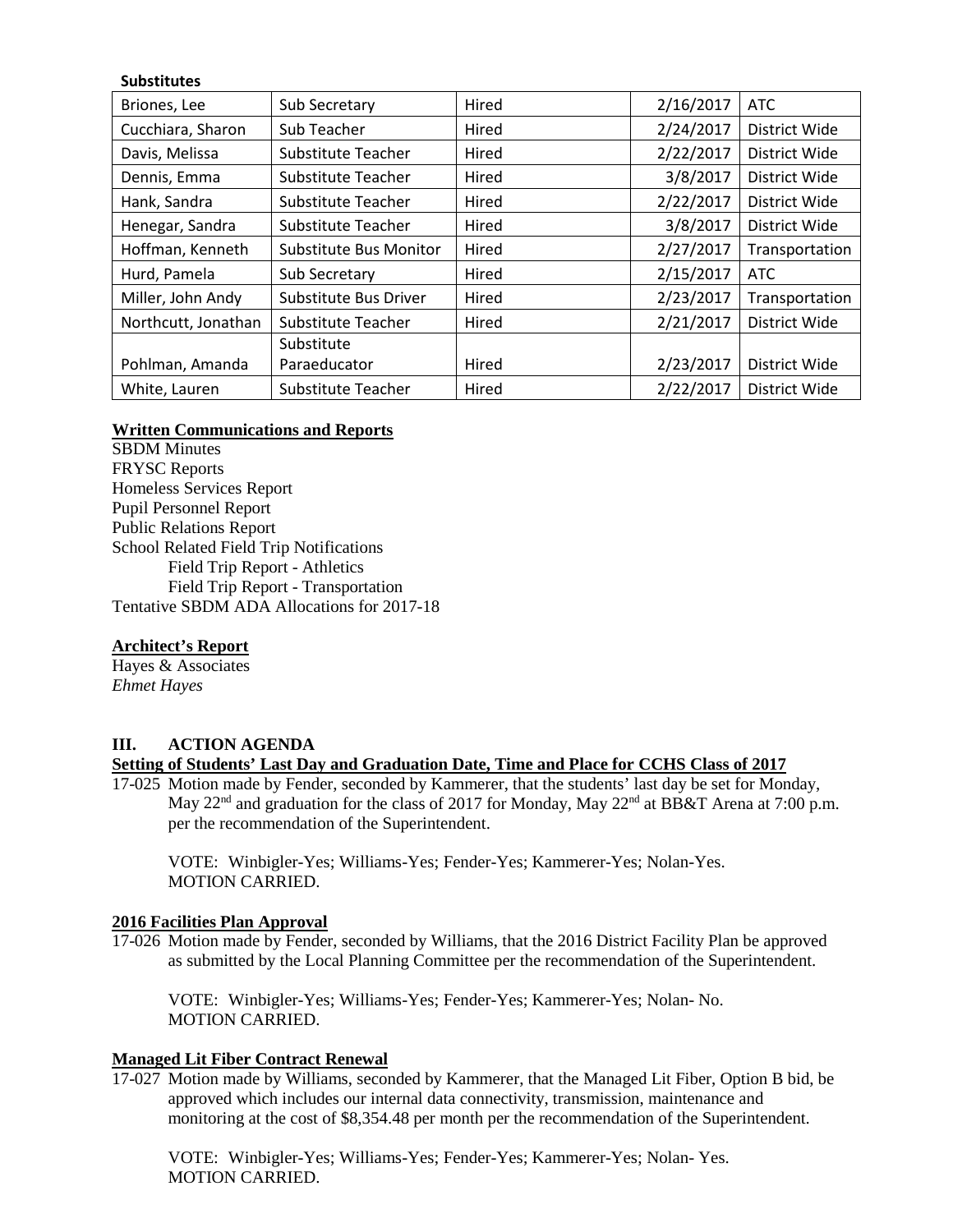# **V. CONSENT AGENDA**

17-028 Motion made by Williams, seconded by Fender, that the consent agenda be approved as presented per the recommendation of the Superintendent.

# **Minutes**

February 20, 2017 – Regular Meeting

## **Bills - Addendum**

General Fund # 124944-125118 as listed in the Orders of the Treasurer

### **Bills – Regular**

General Fund # 125119-125305 as listed in the Orders of the Treasurer

## **Treasurer's Report**

|                                                                                                                                                                                                           |                  |                    | Campbell County Board of Education |               |                  |
|-----------------------------------------------------------------------------------------------------------------------------------------------------------------------------------------------------------|------------------|--------------------|------------------------------------|---------------|------------------|
|                                                                                                                                                                                                           |                  | Treasurer's Report |                                    |               |                  |
|                                                                                                                                                                                                           |                  |                    | For Month Ended February 28, 2017  |               |                  |
|                                                                                                                                                                                                           |                  |                    |                                    |               |                  |
|                                                                                                                                                                                                           |                  |                    |                                    |               |                  |
|                                                                                                                                                                                                           |                  |                    |                                    |               |                  |
|                                                                                                                                                                                                           | <b>Beginning</b> |                    | <b>Expenditures</b>                |               | <b>Ending</b>    |
| <b>Fund</b>                                                                                                                                                                                               | <b>Balance</b>   | <b>Revenues</b>    | <b>Salaries</b>                    | <b>Others</b> | <b>Balance</b>   |
| General                                                                                                                                                                                                   | 17,270,655       | 2,260,893          | (1,926,085)                        | (608, 065)    | 16,997,398       |
| <b>Sick Leave Retire.</b>                                                                                                                                                                                 | 168,257          |                    | 0                                  | 0             | 168,257          |
| <b>Committed Funds</b>                                                                                                                                                                                    | 400,000          |                    | 0                                  | 0             | 400,000          |
| <b>Special Revenue</b>                                                                                                                                                                                    | (488, 830)       | 898,220            | (295, 567)                         | (224, 443)    | (110, 620)       |
| <b>District Activity</b>                                                                                                                                                                                  | 174,322          | 30,166             | $\mathbf 0$                        | (3,918)       | 200,571          |
|                                                                                                                                                                                                           |                  |                    |                                    |               |                  |
| <b>Capital Outlay</b>                                                                                                                                                                                     | 89,807           | 0                  | 0                                  |               | 89,807           |
| <b>Building</b>                                                                                                                                                                                           | 3,374,581        |                    | $\mathbf 0$                        |               | 3,374,581        |
| <b>Construction</b>                                                                                                                                                                                       | 4,111,882        | 0                  | 0                                  | (290, 128)    | 3,821,754        |
| <b>Debt Service</b>                                                                                                                                                                                       | (2, 196, 913)    | 33,237             | 0                                  | (60, 694)     | (2, 224, 370)    |
| <b>Food Service</b>                                                                                                                                                                                       | 30,335           | 213,727            | (62, 490)                          | (156, 178)    | 25,393           |
| Totals*                                                                                                                                                                                                   | \$22,934,095     | 3,436,243          | (2, 284, 142)                      | (1, 343, 425) | \$<br>22,742,770 |
|                                                                                                                                                                                                           |                  |                    |                                    |               |                  |
| * Cash and cash equivalents in all funds include approx. \$377,214 in investments and certificates of<br>deposits yielding 0.585% and the remainder in interest-bearing checking accounts yielding 0.25%. |                  |                    |                                    |               |                  |

deposits yielding 0.585% and the remainder in interest-bearing checking accounts yielding 0.25%.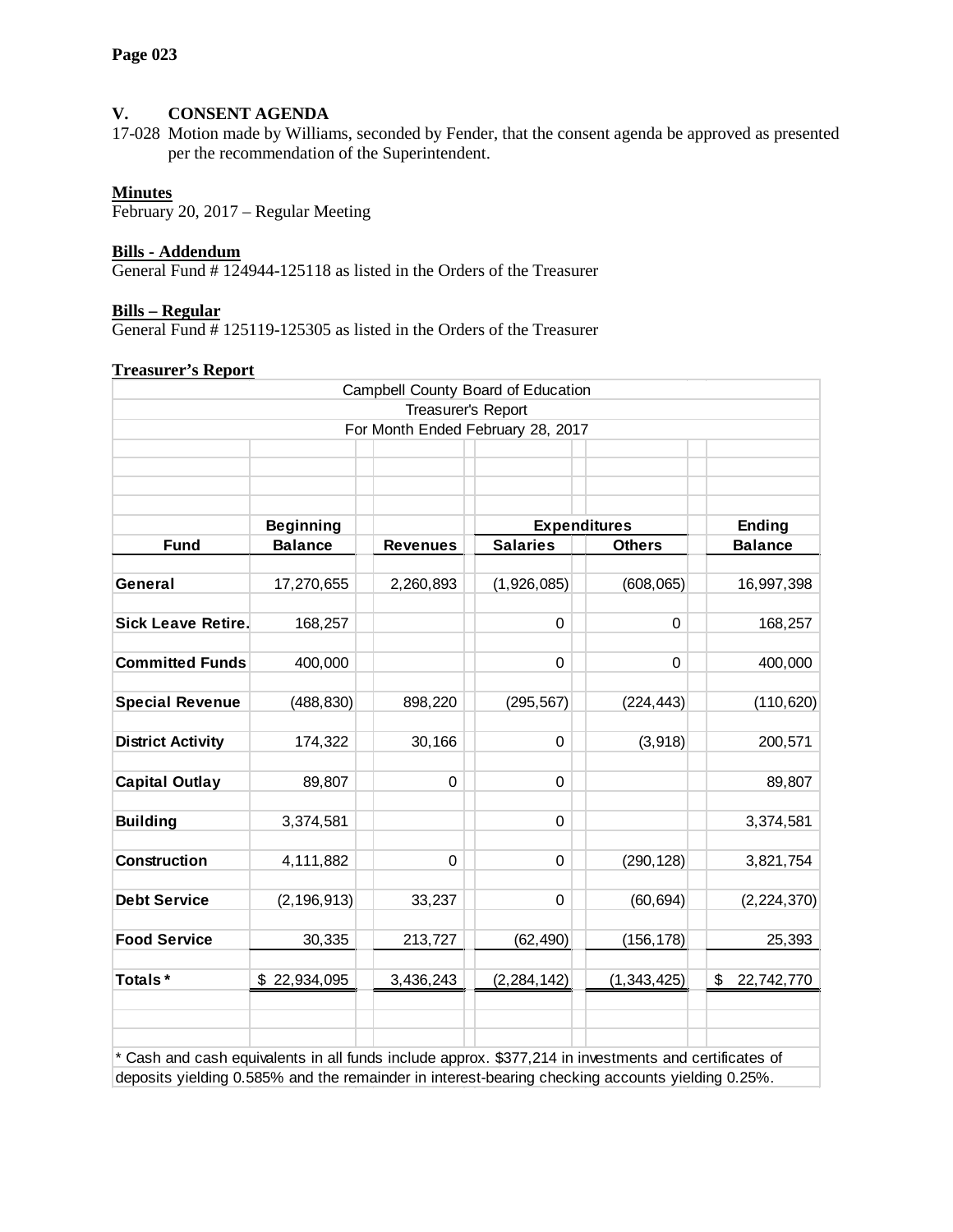## **Leave of Absence Requests**

Lawrence Gubser, Custodian at Campbell County High School, Intermittent leave from February 6, 2017 through June 30, 2017 for FMLA.

Lawrence Gubser, Custodian at Campbell County High School, from March 3, 2017 through May 1, 2017 for FMLA.

Jennifer Guy, Teacher at Campbell Ridge Elementary, REVISED from February 27, 2017 through June 3, 2017 for FMLA.

Thomas Hounshell, Bus Driver at Transportation, From January 31, 2017 through February 28, 2017 for FMLA.

Amy Huff, Teacher at Campbell County Middle School, REVISED from February 14, 2017 through March 27, 2017 for FMLA.

Angela Ice, Bus Monitor at Transportation, from January 31, 2017 through February 20, 2017 for FMLA.

Lori Kool, Food Service Assistant at Campbell County High School, and Bus Monitor at Transportation from February 21, 2017 through March 21, 2017 for FMLA.

Jennifer Kelley, Teacher at Campbell Ridge Elementary, from May 1, 2017 through June 7, 2017 for FMLA.

Kelly Mathis, Teacher at Cline Elementary, Intermittent leave from February 6, 2017 through June 30, 2017 for FMLA.

Christina Roseberry, Teacher at Grant's Lick Elementary, from February 9, 2017 through May 1, 2017 for FMLA.

Kevin Scanlon, Custodian at Campbell County Middle School, from February 9, 2017 through February 17, 2017 for FMLA.

Andrea Sebastian, Guidance Counselor at Reiley Elementary, from April 12, 2017 through June 1, 2017 for FMLA.

Thomas Wulker, Teacher at Campbell County Middle School, Intermittent leave from February 15, 2017 through June 3, 2017 for FMLA.

### **Recommendation for Appointment of KSBA as Hearing Officer for Facilities Shortened School Day**

The Board must appoint a Hearing Officer for the District Facility Plan. Since the Board contracted KSBA to facilitate the process of developing the 2016 Facility Plan, the Board is being asked to appoint KSBA as the Hearing Officer at no additional cost. KSBA will schedule a public hearing to gather input, write a report, and submit to the Board for approval at a later date.

VOTE: Winbigler-Yes; Williams-Yes; Fender-Yes; Kammerer-Yes; Nolan-No. MOTION CARRIED.